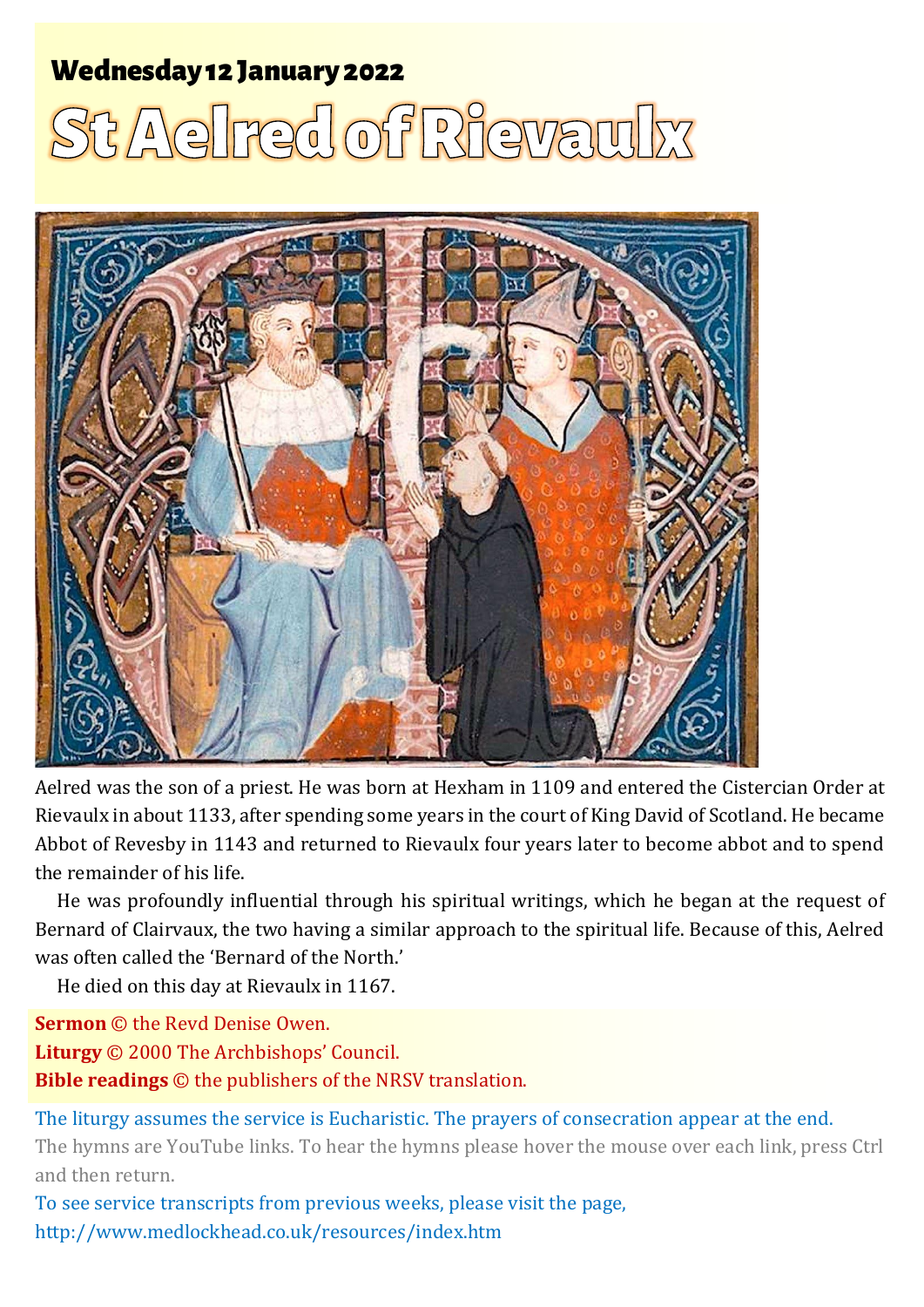#### **Introduction and welcome**

HYMN 1 **[Brother, sister, let me serve you](https://www.youtube.com/watch?v=hlNoxoOocZs)** (click on this link to hear the hymn)

#### **The Welcome**

In the name of the Father, and of the Son, and of the Holy Spirit

All **Amen.**

The Lord be with you

All **And also with you.**

#### **The Preparation**

All **Almighty God,**

**to whom all hearts are open, all desires known, and from whom no secrets are hidden: cleanse the thoughts of our hearts by the inspiration of your Holy Spirit, that we may perfectly love you, and worthily magnify your holy name; through Christ our Lord. Amen.**

Our Lord Jesus Christ said:

The first commandment is this: 'Hear, O Israel, the Lord our God is the only Lord. You shall love the Lord your God with all your heart, with all your soul, with all your mind, and with all your strength.'

And the second is this: 'Love your neighbour as yourself.' There is no other commandment greater than these. On these two commandments hang all the law and the prophets.

#### All **Amen. Lord, have mercy.**

Christ calls us to share the heavenly banquet of his love with all the saints in earth and heaven. Therefore, knowing our unworthiness and sin, let us confess our sins in penitence and faith, firmly resolved to keep God's commandments and to live in love and peace with all.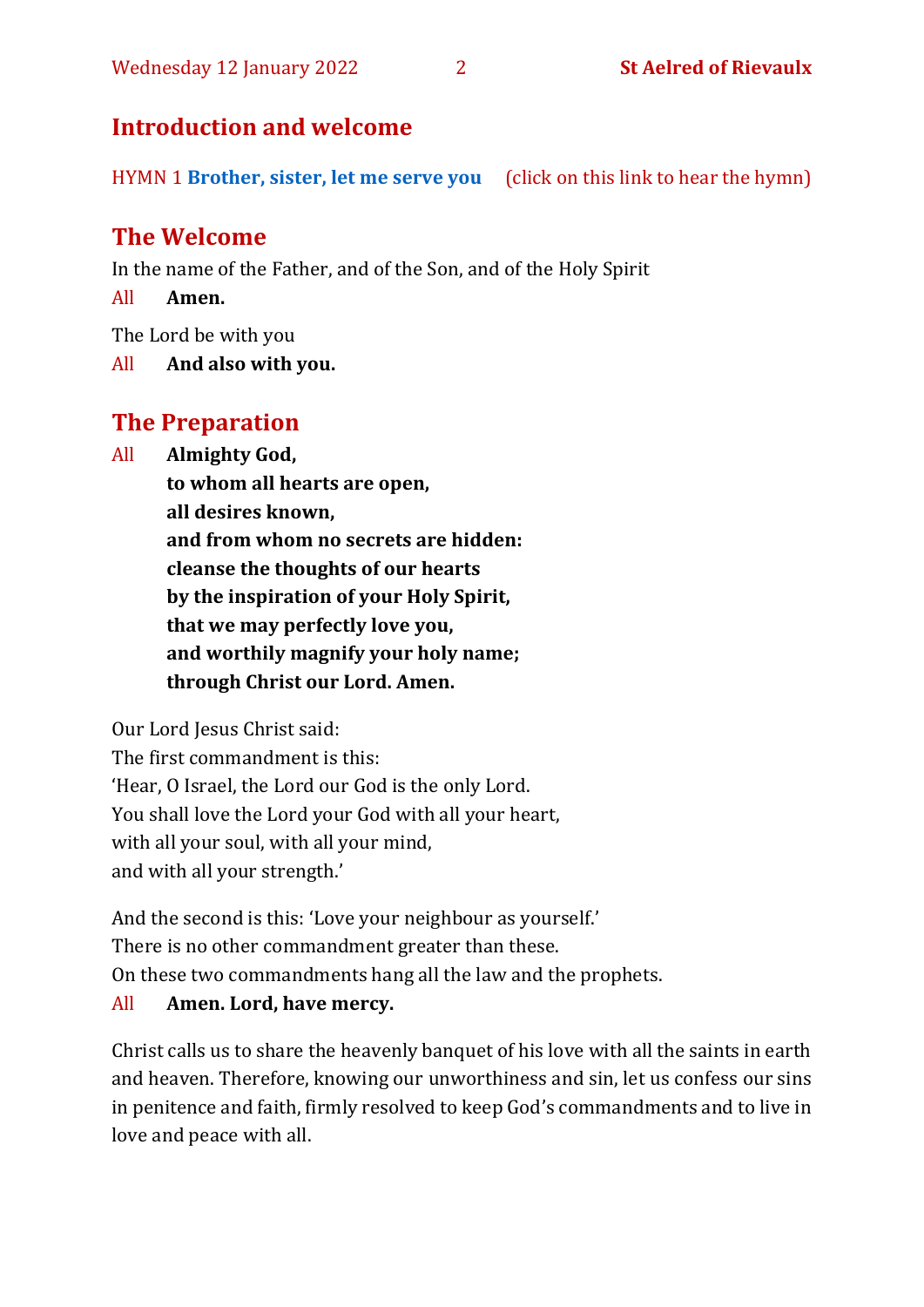All **Almighty God, our heavenly Father, we have sinned against you and against our neighbour in thought and word and deed, through negligence, through weakness, through our own deliberate fault. We are truly sorry and repent of all our sins. For the sake of your Son Jesus Christ, who died for us, forgive us all that is past and grant that we may serve you in newness of life to the glory of your name. Amen.**

Almighty God,

who forgives all who truly repent, have mercy upon you, pardon and deliver you from all your sins, confirm and strengthen you in all goodness, and keep you in life eternal; through Jesus Christ our Lord. All **Amen.**

#### **The Gloria**

This Gloria is sung to the tune of 'Cwm Rhondda'. Click **[here](https://www.youtube.com/watch?v=l71MLQ22dIk)** for the tune.

All **Glory be to God in Heaven, Songs of joy and peace we bring, Thankful hearts and voices raising, To creation's Lord we sing. Lord we thank you, Lord we praise you, Glory be to God our King: Glory be to God our King. Lamb of God, who on our shoulders, Bore the load of this world's sin; Only Son of God the Father, You have brought us peace within. Lord, have mercy, Christ have mercy,**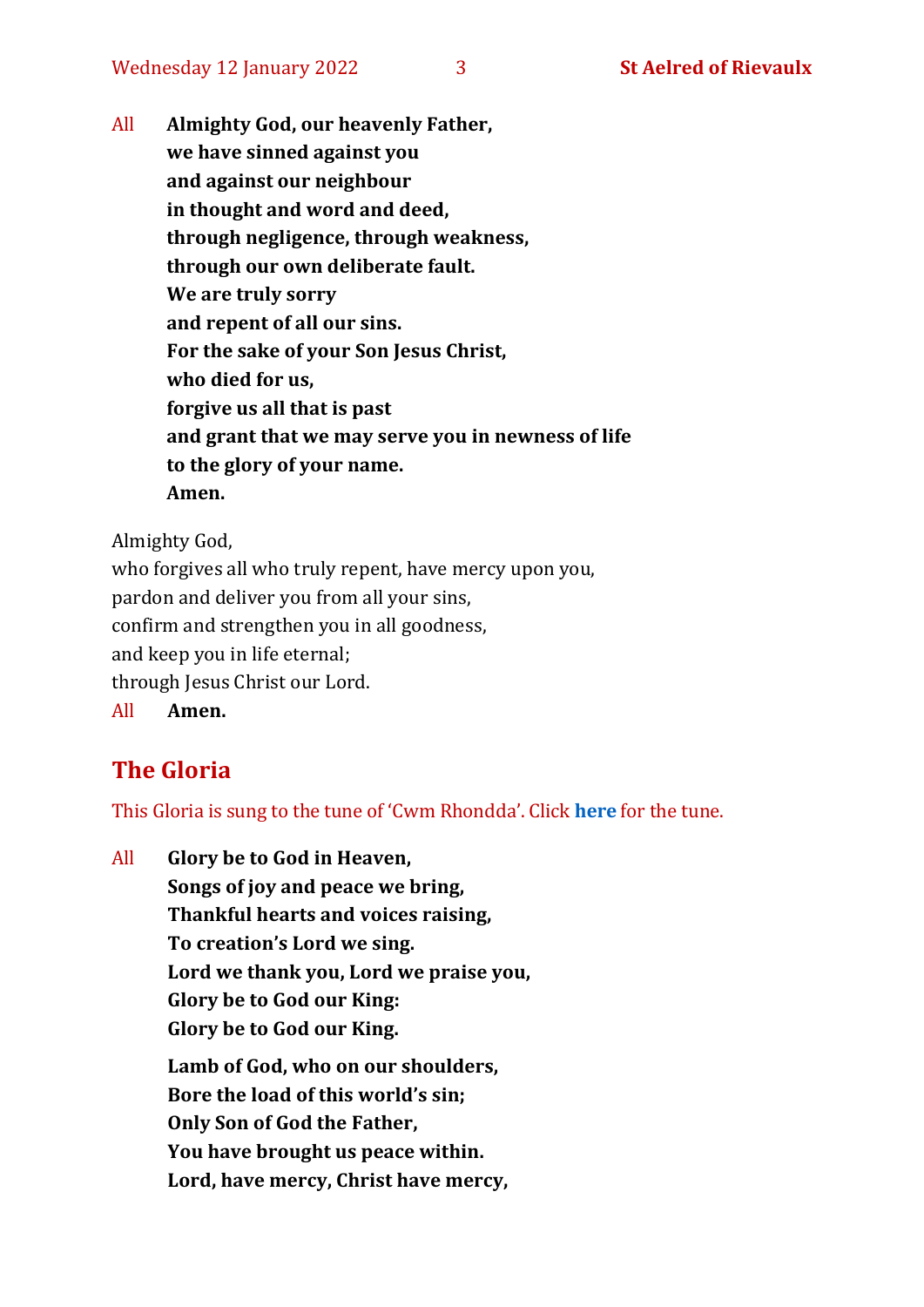**Now your glorious reign begin: Now your glorious reign begin.**

**You O Son of God are Holy, You we praise with one accord. None in heav'n or earth is like you, Only you are Christ the Lord. With the Father and the Spirit, Ever worshipped and adored: Ever worshipped and adored.**

#### **The Collect for Aelred of Hexham**

Almighty God, who endowed Aelred the abbot with the gift of Christian friendship and the wisdom to lead others in the way of holiness: grant to your people that same spirit of mutual affection, so that, in loving one another, we may know the love of Christ and rejoice in the eternal possession of your supreme goodness; through Jesus Christ your Son our Lord, who is alive and reigns with you, in the unity of the Holy Spirit, one God, now and for ever. All **Amen.**

#### **First reading**

A reading from the book of Ecclesiasticus

Whoever fears the Lord will do this, and whoever holds to the law will obtain wisdom. She will come to meet him like a mother, and like a young bride she will welcome him. She will feed him with the bread of learning, and give him the water of wisdom to drink. He will lean on her and not fall, and he will rely on her and not be put to shame. She will exalt him above his neighbours, and will open his mouth in the midst of the assembly. He will find gladness and a crown of rejoicing, and will inherit an everlasting name. *Ecclesiasticus 15:1–6*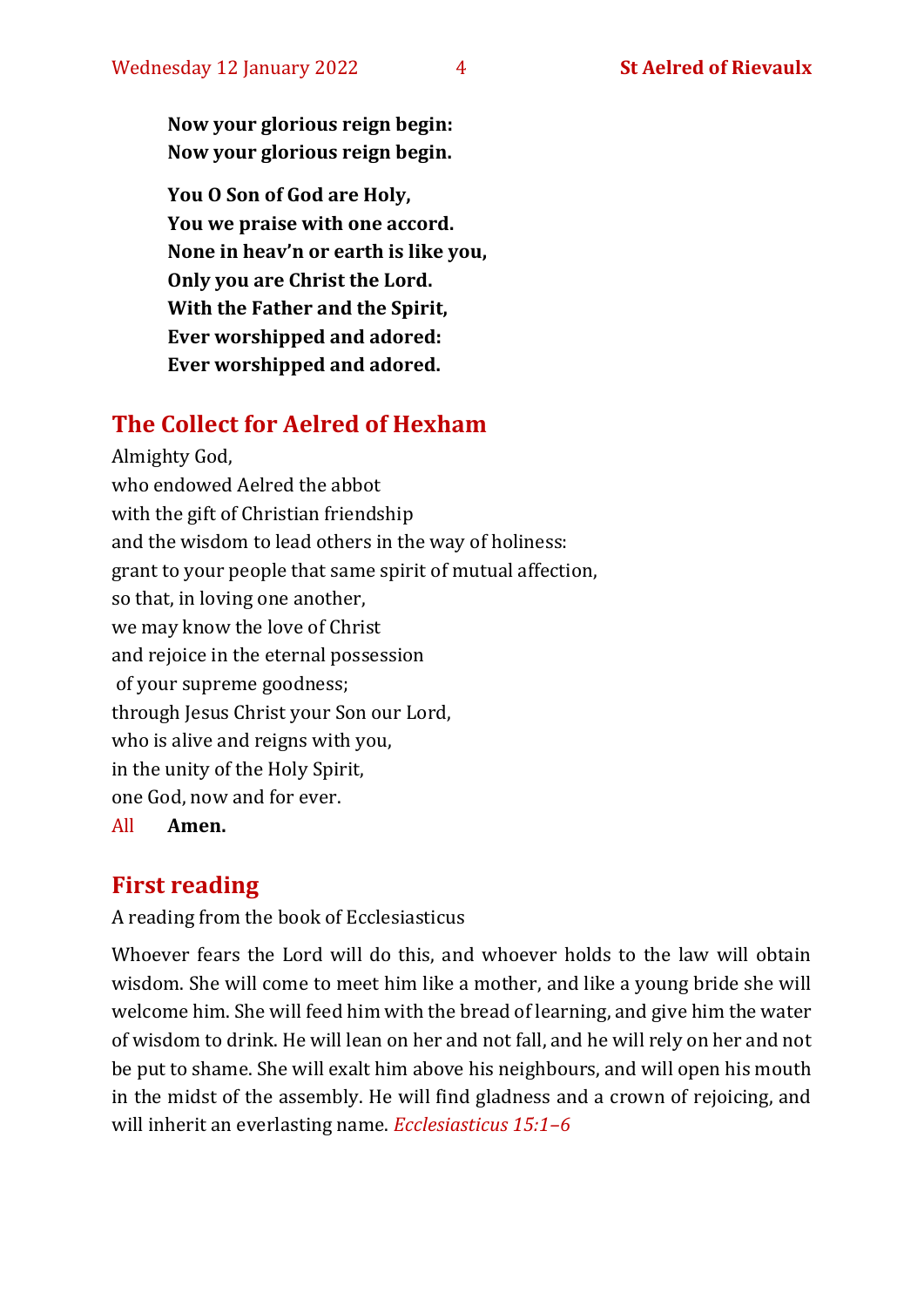This is the Word of the Lord

All **Thanks be to God.**

#### **Second reading**

A reading from St Paul's Letter to the Philippians

Whatever gains I had, these I have come to regard as loss because of Christ. More than that, I regard everything as loss because of the surpassing value of knowing Christ Jesus my Lord. For his sake I have suffered the loss of all things, and I regard them as rubbish, in order that I may gain Christ and be found in him, not having a righteousness of my own that comes from the law, but one that comes through faith in Christ, the righteousness from God based on faith. I want to know Christ and the power of his resurrection and the sharing of his sufferings by becoming like him in his death, if somehow I may attain the resurrection from the dead.

Not that I have already obtained this or have already reached the goal; but I press on to make it my own, because Christ Jesus has made me his own. Beloved, I do not consider that I have made it my own; but this one thing I do: forgetting what lies behind and straining forward to what lies ahead, I press on toward the goal for the prize of the heavenly call of God in Christ Jesus. *Philippians 3:7–14*

This is the Word of the Lord

All **Thanks be to God.**

#### HYMN 2 **[Such love, pure as the whitest snow](https://www.youtube.com/watch?v=_XRTUk5vbNY)** (click on this link to hear the hymn)

#### **Gospel reading**

Hear the Gospel of our Lord Jesus Christ according to Luke

#### All **Glory to you O Lord.**

Jesus said to his disciples, 'Do not be afraid, little flock, for it is your Father's good pleasure to give you the kingdom. Sell your possessions, and give alms. Make purses for yourselves that do not wear out, an unfailing treasure in heaven, where no thief comes near and no moth destroys. For where your treasure is, there your heart will be also.

'Be dressed for action and have your lamps lit; be like those who are waiting for their master to return from the wedding banquet, so that they may open the door for him as soon as he comes and knocks. Blessèd are those servants whom the master finds alert when he comes; truly I tell you, he will fasten his belt and have them sit down to eat, and he will come and serve them.' *Luke 12:32–37*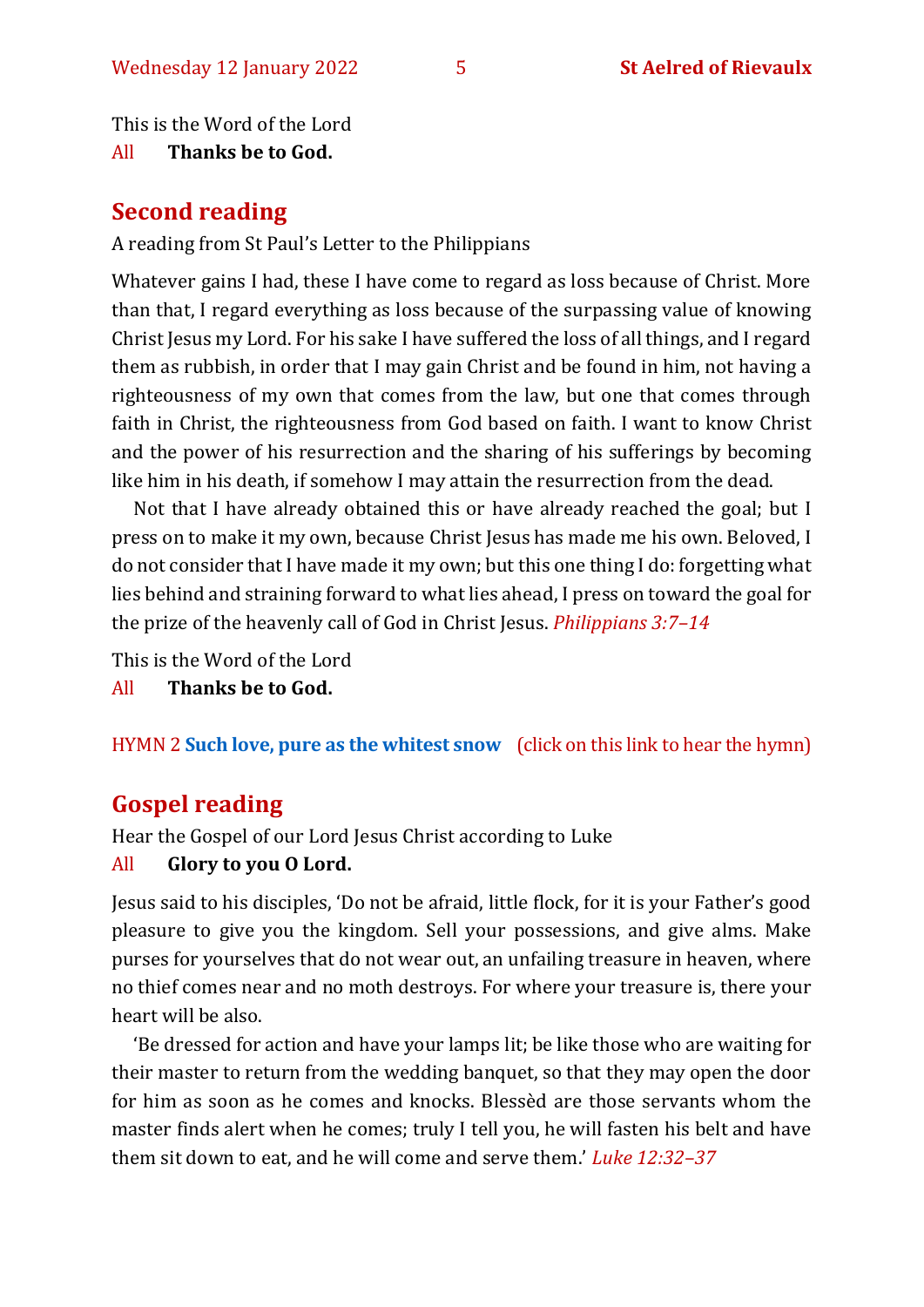This is the Gospel of the Lord

#### All **Praise to you O Christ.**

#### **Sermon**

Aelred of Hexham is remembered for a number of reasons, and for a number of achievements. He became Abbot of the monastery at Rievaulx, one of the most important, and richest, of the monasteries at the time, and Aelred added to its fame and greatness. Rievaulx is now a ruin, but can be visited and enjoyed nestled in a North Yorkshire valley, cared for by *English Heritage*. Some of the walls are still standing, the layout of the buildings can be seen, and there is a museum with artefacts found during archaeological investigations.

I wonder what Aelred would make of it? It's a testimony to the power and reach of the religious life during the Middle Ages, but also to the willingness of men, as at Rievaulx, and women at others, to devote themselves to a disciplined and structured life of prayer and community. I rather think the fact that this aspect of the Church's life is far less known and visible these days, although it does exist and in some places flourish, would be a sadness for Aelred, as it's a way of life that he obviously valued and found to be a rich source of contemplation, and intellectual and spiritual satisfaction.

Aelred is also known for his writings, and one in particular, *On Spiritual Friendship.* Still read and used today, this work is an extended meditation on the importance and deep consolation of friendship. In a world that values image above reality, and social media 'likes' above real relationships, this work reminds us of what is significant and true about friendship. I would have to say, of course, that humankind has always looked for popularity through image, and networks of influence, rather than goodness and right living.

In *On Spiritual Friendship,* Aelred describes a friendship so close that it is almost as though two have become one, there is complete openness and equality. He could be describing what marriage should be, but as a monk this would not have been available to him, instead he saw friendship as a way of achieving an intimacy which was an image of God's friendship with humankind.

It is, perhaps, a rare kind of friendship, in which two people neither judge each other, nor try to correct each other. Instead, there is mutual support and understanding, a true sharing in each other's joys and sorrows, a care of the other even above care for self. This writes Aelred is *spiritual* friendship, a friendship, approved and commended by God, a friendship which fulfils the promise of Christ that his people would be friends not servants. So, as I've said, Aelred saw this kind of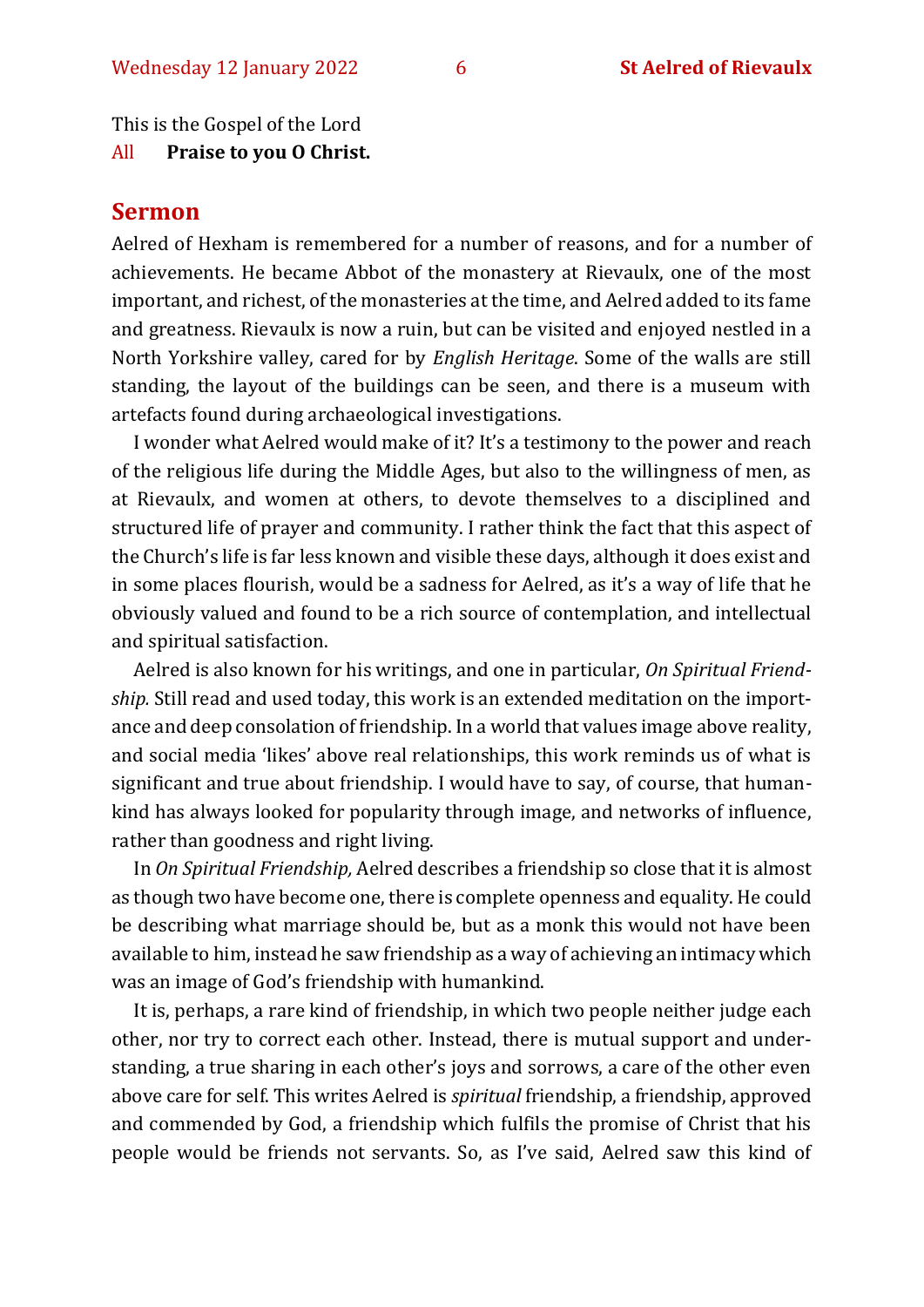friendship as an image of God's relationship with God's people; a relationship of complete love and complete forgiveness.

I wonder how many of us can claim to have a friend like this? A friend to whom we can bring any of our troubles and joys, knowing that they will take the time to listen and be open to sharing what is on our minds, a friend with whom we feel a deep connection. We've all learnt over the past few years how much we need companionship, a chance to talk, and a friend who is truly 'there for us'.

It is possible that we are such a friend to someone else; that we ourselves offer that friendship, which Aelred would say is spiritual, because it reflects the loving and compassionate attention of God. No judgement, perhaps not even offering advice, but attentive listening, a shared understanding, and time given to the other. It's a demanding, perhaps, even time consuming, friendship, a friendship that needs to be worked on, cultivated, tended, and most of all valued for itself. It is a true reflection of how God's sees God's people, precious beyond price.

Rievaulx Abbey may now lie in ruins, but the legacy of the monastic life, and of Abbot Aelred live on. The religious life of monastic communities continues, in religious houses across the country, offering an example of lives consecrated and devoted to God. Aelred's writings also live on, and are profound resources for us and how we choose to live in the modern world, and as with all the greatest religious writing they are both full of wisdom and challenge.

Who will you offer friendship to this week?

#### **The Creed**

Do you believe and trust in God the Father, the source of all being and life, the one for whom we exist?

#### All **We believe and trust in him.**

Do you believe and trust in God the Son, who took our human nature, died for us and rose again?

#### All **We believe and trust in him.**

Do you believe and trust in God the Holy Spirit, who gives life to the people of God and makes Christ known in the world? All **We believe and trust in him.**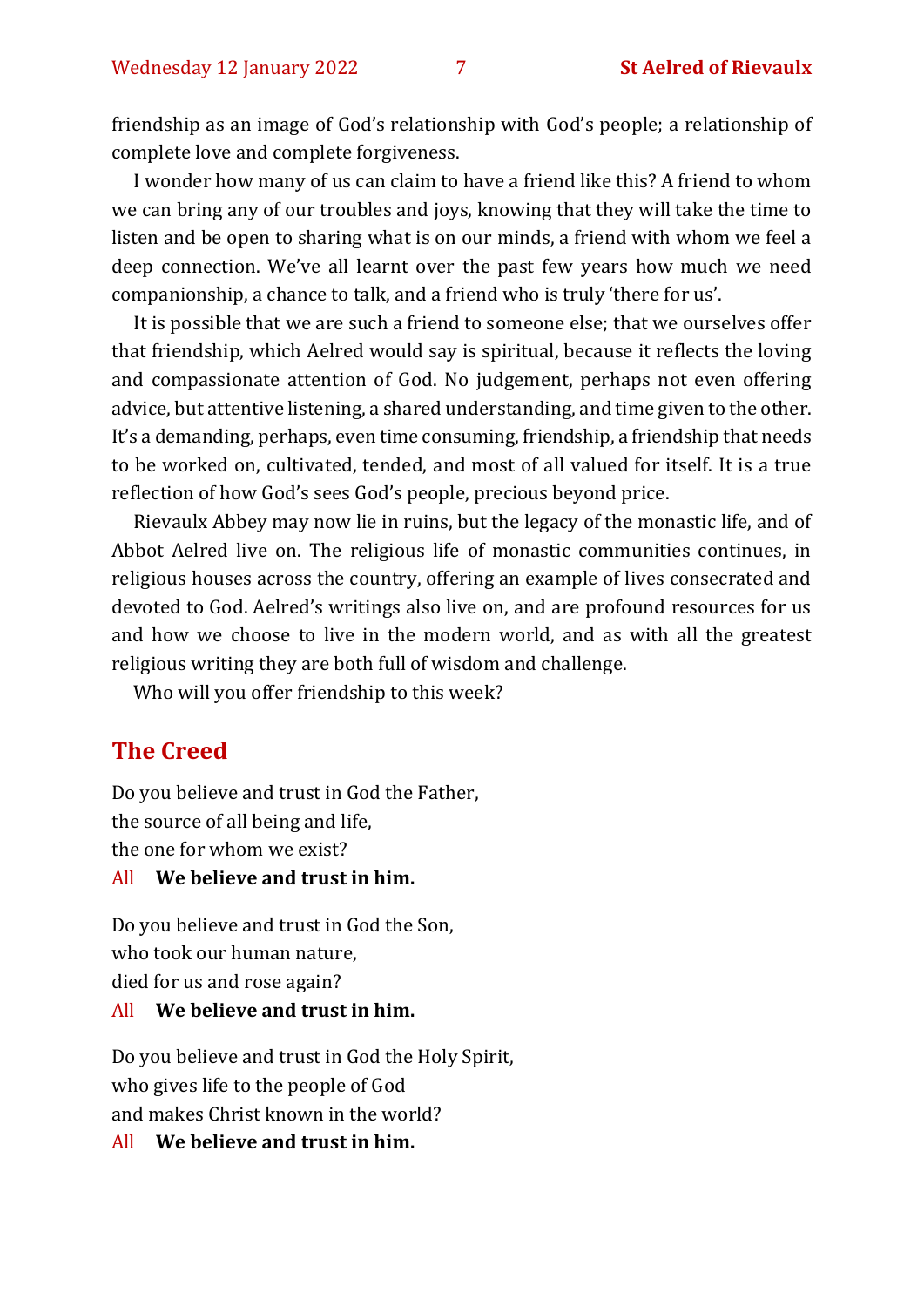This is the faith of the Church.

All **This is our faith. We believe and trust in one God, Father, Son and Holy Spirit. Amen.**

#### **Prayers of intercession**

What is love, O my God? It is, if I am not mistaken, this ineffable delight of the soul, the more sweet as it is more pure, the more gratifying as it is more ardent. The one who loves You possesses You in proportion to their love because You are Love.

Love is the torrent of joy with which you inebriate Your elect, transforming them into Yourself by Love for You*.*

Charity may be a very short word, but with its tremendous meaning of pure love, it sums up man's entire relation to God and to his neighbour.

The reward of friendship is itself. The man who hopes for anything else does not understand what true friendship is.

Friendship is that virtue by which spirits are bound by ties of love and sweetness and out of many are made one.

From the time when I began to recognise the sweetness of the holy scriptures and the honey-sweet name of Christ claimed my affection for itself, whatever lacked the salt of heavenly literature and the seasoning of that most pleasant name could not be tasty or attractive to me, no matter how cleverly argued what I read or heard seemed to me.

No medicine is more valuable, none more efficacious, none better suited to the cure of all our temporal ills than a friend to whom we may turn for consolation in time of trouble, and with whom we may share our happiness in time of joy.

These quotes and prayers are from Aelred himself

Merciful Father,

All **accept these prayers for the sake of your Son, our Saviour Jesus Christ. Amen.**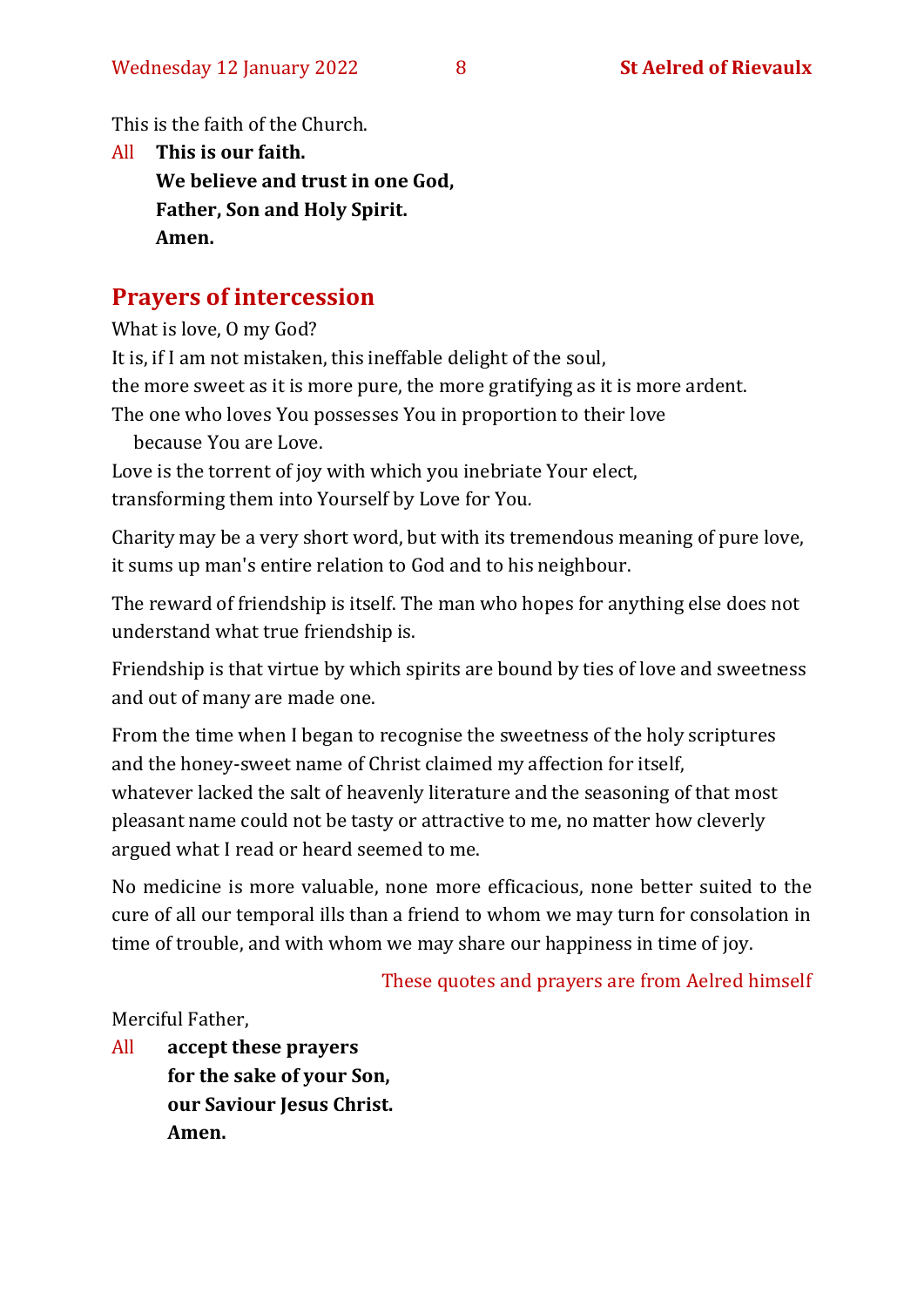#### **The peace**

Peace to you from God our heavenly Father. Peace from his Son Jesus Christ who is our peace. Peace from the Holy Spirit, the Life-giver

The peace of the Lord be always with you, All **And also with you.**

HYMN 3 **[What a friend we have in Jesus](https://www.youtube.com/watch?v=ivFVHRLZ8F8)** (click on this link to hear the hymn)

The liturgy of the Communion Service appears below

# The Dismissal

The peace of God which passes all understanding, keep your hearts and minds in the knowledge and love of God, and of his Son Jesus Christ our Lord; and the blessing of God almighty, the Father, the Son, and the Holy Spirit, be among you and remain with you always.

All **Amen.**

HYMN 4 **[When I needed a neighbour](https://www.youtube.com/watch?v=fExR7eOhJO0)** (click on this link to hear the hymn)

Go in peace to love and serve the Lord.

All **In the name of Christ. Amen.**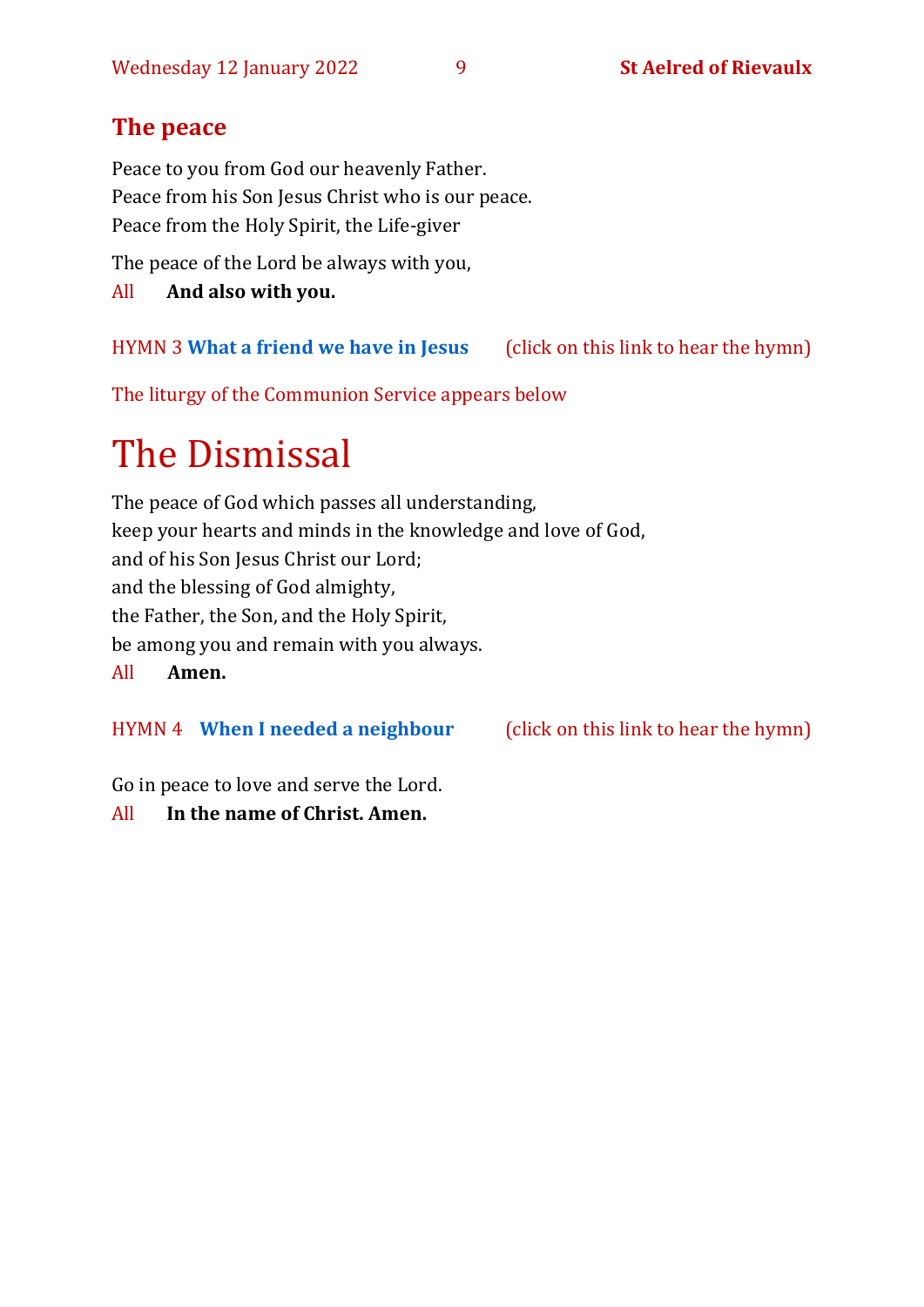## The Liturgy of the Sacrament

#### Eucharistic Prayer (prayer E)

The Lord be with you

#### All **and also with you.**

Lift up your hearts.

#### All **We lift them to the Lord.**

Let us give thanks to the Lord our God.

#### All **It is right to give thanks and praise.**

It is indeed right, our duty and our joy, always and everywhere to give you thanks, holy Father, almighty and eternal God, through Jesus Christ our Lord. And now we give thanks, most gracious God, surrounded by a great cloud of witnesses and glorified in the assembly of your saints. The glorious company of apostles praise you. The noble fellowship of prophets praise you. The white-robed army of martyrs praise you. We, your holy Church, acclaim you. In communion with angels and archangels, and with all who served you on earth and worship you now in heaven, we raise our voice to proclaim your glory, for ever praising you and saying:

All **Holy, holy, holy Lord, God of power and might, heaven and earth are full of your glory. Hosanna in the highest. Blessed is he who comes in the name of the Lord. Hosanna in the highest.**

We praise and bless you, loving Father, through Jesus Christ, our Lord; and as we obey his command, send your Holy Spirit, that broken bread and wine outpoured may be for us the body and blood of your dear Son.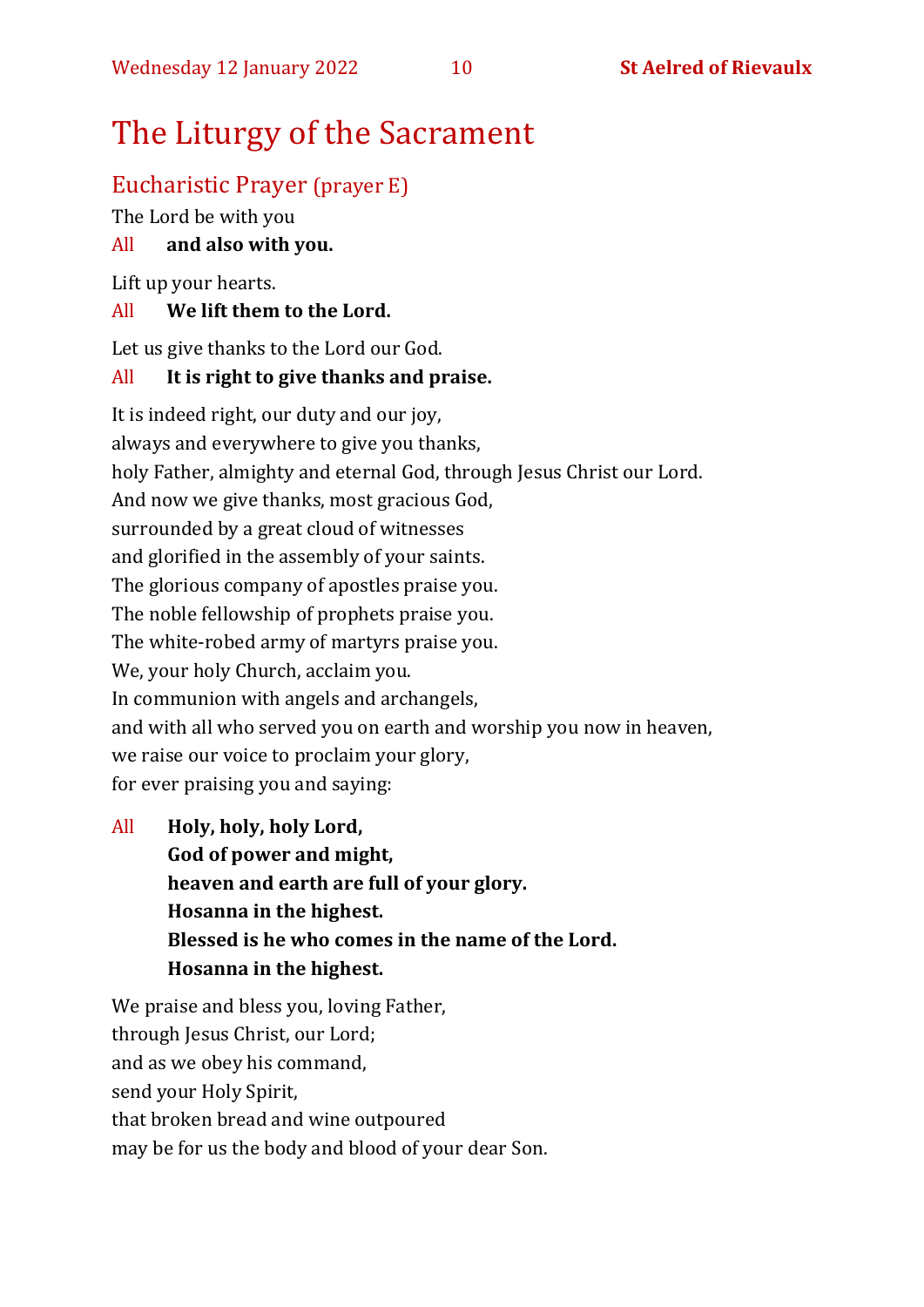On the night before he died he had supper with his friends and, taking bread, he praised you. He broke the bread, gave it to them and said: Take, eat; this is my body which is given for you; do this in remembrance of me.

When supper was ended he took the cup of wine. Again he praised you, gave it to them and said: Drink this, all of you; this is my blood of the new covenant, which is shed for you and for many for the forgiveness of sins. Do this, as often as you drink it, in remembrance of me.

So, Father, we remember all that Jesus did, in him we plead with confidence his sacrifice made once for all upon the cross.

Bringing before you the bread of life and cup of salvation, we proclaim his death and resurrection until he comes in glory.

Great is the mystery of faith:

All **Christ has died. Christ is risen. Christ will come again.**

Lord of all life, help us to work together for that day when your kingdom comes and justice and mercy will be seen in all the earth.

Look with favour on your people, gather us in your loving arms and bring us with Aelred and all the saints to feast at your table in heaven.

Through Christ, and with Christ, and in Christ, in the unity of the Holy Spirit, all honour and glory are yours, O loving Father, for ever and ever.

All **Amen.**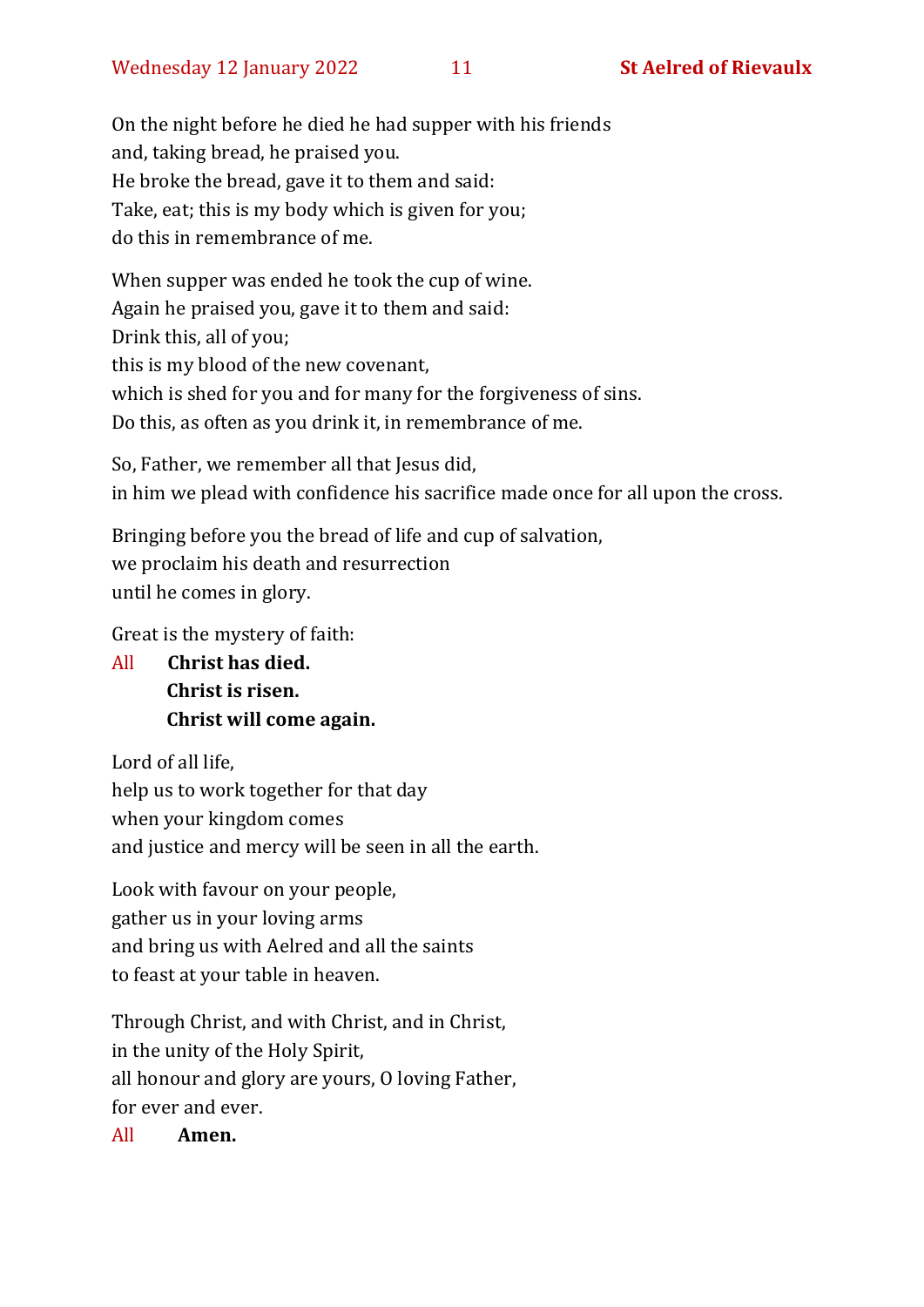#### The Lord's Prayer

As our Saviour taught us, so we pray

All **Our Father in heaven, hallowed be your name, your kingdom come, your will be done, on earth as in heaven. Give us today our daily bread. Forgive us our sins as we forgive those who sin against us. Lead us not into temptation but deliver us from evil. For the kingdom, the power,** 

**and the glory are yours now and for ever. Amen.**

#### **Breaking of the Bread**

We break this bread to share in the body of Christ.

- All **Though we are many, we are one body, because we all share in one bread.**
- All **Lamb of God,**

**you take away the sin of the world, have mercy on us.**

**Lamb of God, you take away the sin of the world, have mercy on us.**

**Lamb of God, you take away the sin of the world, grant us peace.**

Draw near with faith. Receive the body of our Lord Jesus Christ which he gave for you, and his blood which he shed for you. Eat and drink in remembrance that he died for you, and feed on him in your hearts by faith with thanksgiving.